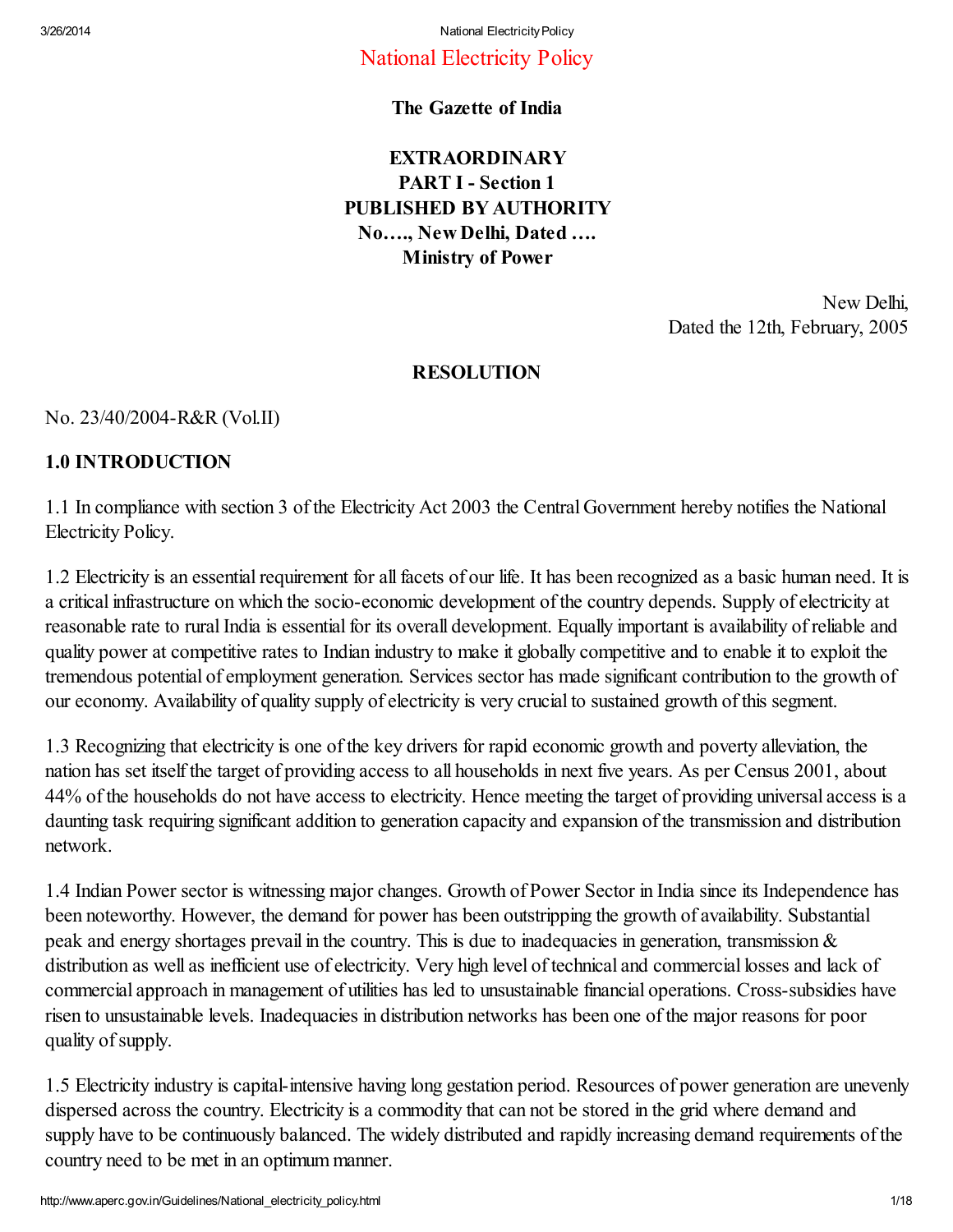1.6 Electricity Act, 2003 provides an enabling framework for accelerated and more efficient development of the power sector. The Act seeks to encourage competition with appropriate regulatory intervention. Competition is expected to yield efficiency gains and in turn result in availability of quality supply of electricity to consumers at competitive rates.

1.7 Section 3 (1) of the Electricity Act 2003 requires the Central Government to formulate, inter alia, the National Electricity Policy in consultation with Central Electricity Authority (CEA) and State Governments. The provision is quoted below:

*"The Central Government shall, from time to time, prepare the National Electricity Policy and tariff policy, in consultation with the State Governments and the Authority for development of the power system based on optimal utilization of resources such as coal, natural gas, nuclear substances or materials, hydro and renewable sources of energy".*

Section 3 (3) of the Act enables the Central Government to review or revise the National Electricity Policy from time to

time.

1.8 The National Electricity Policy aims at laying guidelines for accelerated development of the power sector, providing supply of electricity to all areas and protecting interests of consumers and other stakeholders keeping in view availability of energy resources, technology available to exploit these resources, economics of generation using different resources, and energy security issues.

1.9 The National Electricity Policy has been evolved in consultation with and taking into account views of the State Governments, Central Electricity Authority (CEA), Central Electricity Regulatory Commission (CERC) and other stakeholders.

# 2.0 AIMS & OBJECTIVES

The National Electricity Policy aims at achieving the following objectives:

- Access to Electricity Available for all households in next five years
- Availability of Power Demand to be fully met by 2012. Energy and peaking shortages to be overcome and adequate spinning reserve to be available.
- Supply of Reliable and Quality Power of specified standards in an efficient manner and at reasonable rates.
- Per capita availability of electricity to be increased to over 1000 units by 2012.
- Minimum lifeline consumption of 1 unit/household/day as a merit good by year 2012.
- Financial Turnaround and Commercial Viability of Electricity Sector.
- Protection of consumers' interests.

# 3. NATIONAL ELECTRICITY PLAN

3.1 Assessment of demand is an important pre-requisite for planning capacity addition. Section 3 (4) of the Act requires the Central Electricity Authority (CEA) to frame a National Electricity Plan once in five years and revise the same from time to time in accordance with the National Electricity Policy. Also, section 73 (a) provides that formulation of short-term and perspective plans for development of the electricity system and coordinating the activities of various planning agencies for the optimal utilization of resources to subserve the interests of the national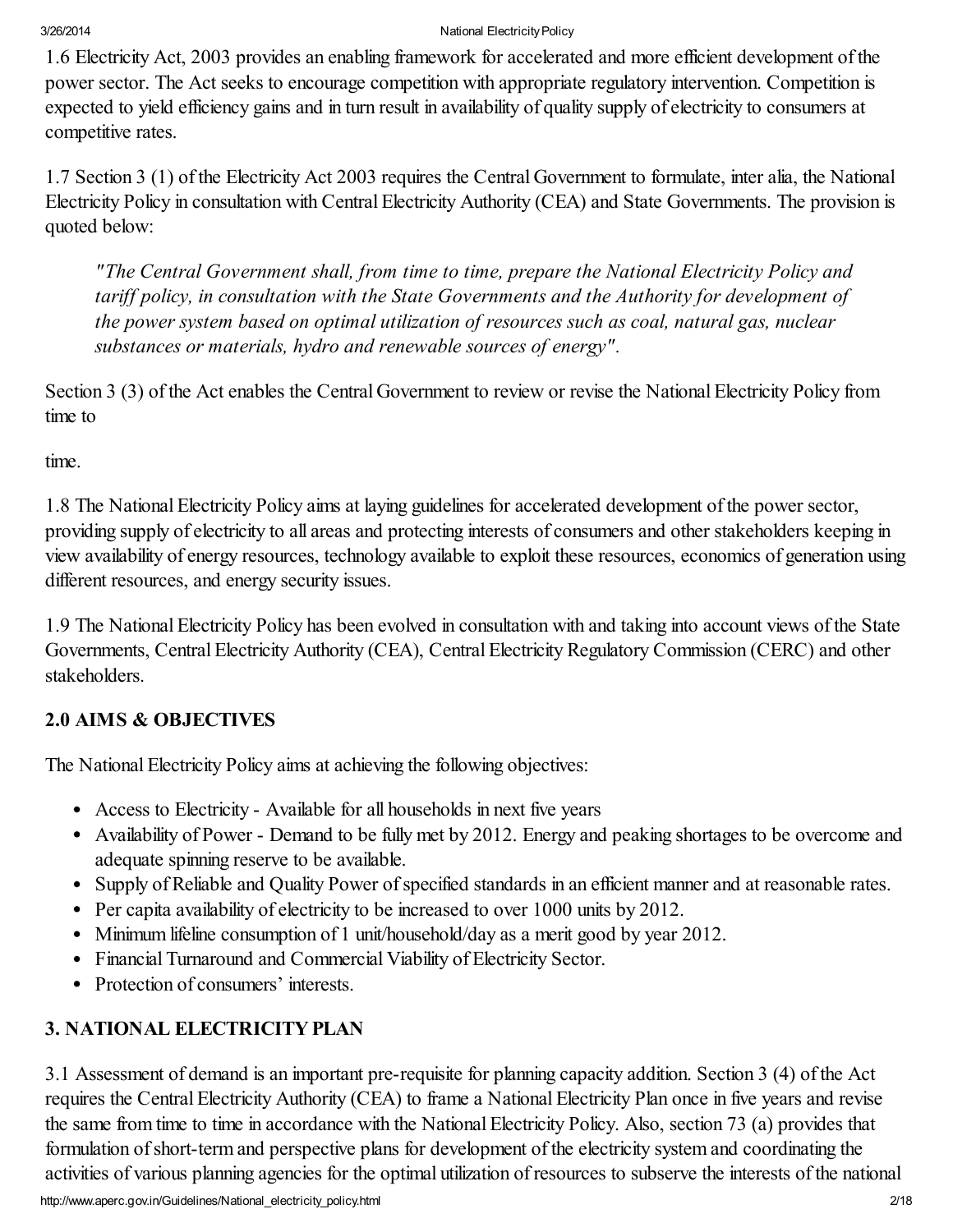economy shall be one of the functions of the CEA. The Plan prepared by CEA and approved by the Central Government can be used by prospective generating companies, transmission utilities and transmission/distribution licensees as reference document.

3.2 Accordingly, the CEA shall prepare short-term and perspective plan. The National Electricity Plan would be for a short-term framework of five years while giving a 15 year perspective and would include:

- Short-term and long term demand forecast for different regions;
- Suggested areas/locations for capacity additions in generation and transmission keeping in view the economics of generation and transmission, losses in the system, load centre requirements, grid stability, security of supply, quality of power including voltage profile etc. and environmental considerations including rehabilitation and resettlement;
- Integration of such possible locations with transmission system and development of national grid including type of transmission systems and requirement of redundancies; and
- Different technologies available for efficient generation, transmission and distribution.
- Fuel choices based on economy, energy security and environmental considerations.

3.3 While evolving the National Electricity Plan, CEA will consult all the stakeholders including state governments and the state governments would, at state level, undertake this exercise in coordination with stakeholders including distribution licensees and STUs. While conducting studies periodically to assess short-term and long-term demand, projections made by distribution utilities would be given due weightage. CEA will also interact with institutions and agencies having economic expertise, particularly in the field of demand forecasting. Projected growth rates for different sectors of the economy will also be taken into account in the exercise of demand forecasting.

3.4 The National Electricity Plan for the ongoing 10th Plan period and 11th Plan and perspective Plan for the 10th, 11th & 12th Plan periods would be prepared and notified after reviewing and revising the existing Power Plan prepared by CEA. This will be done within six months.

# 4.0 ISSUES ADDRESSED

The policy seeks to address the following issues:

- Rural Electrification
- Generation
- Transmission
- Distribution
- Recovery of Cost of services  $&$  Targetted Subsidies.
- Technology Development and Research and Development (R&D)
- Competition aimed at Consumer Benefits
- Financing Power Sector Programmes Including Private Sector Participation.
- Energy Conservation
- Environmental Issues
- Training and Human Resource Development
- Cogeneration and Non-Conventional Energy Sources
- Protection of Consumer interests and Quality Standards

# 5.1 RURAL ELECTRIFICATION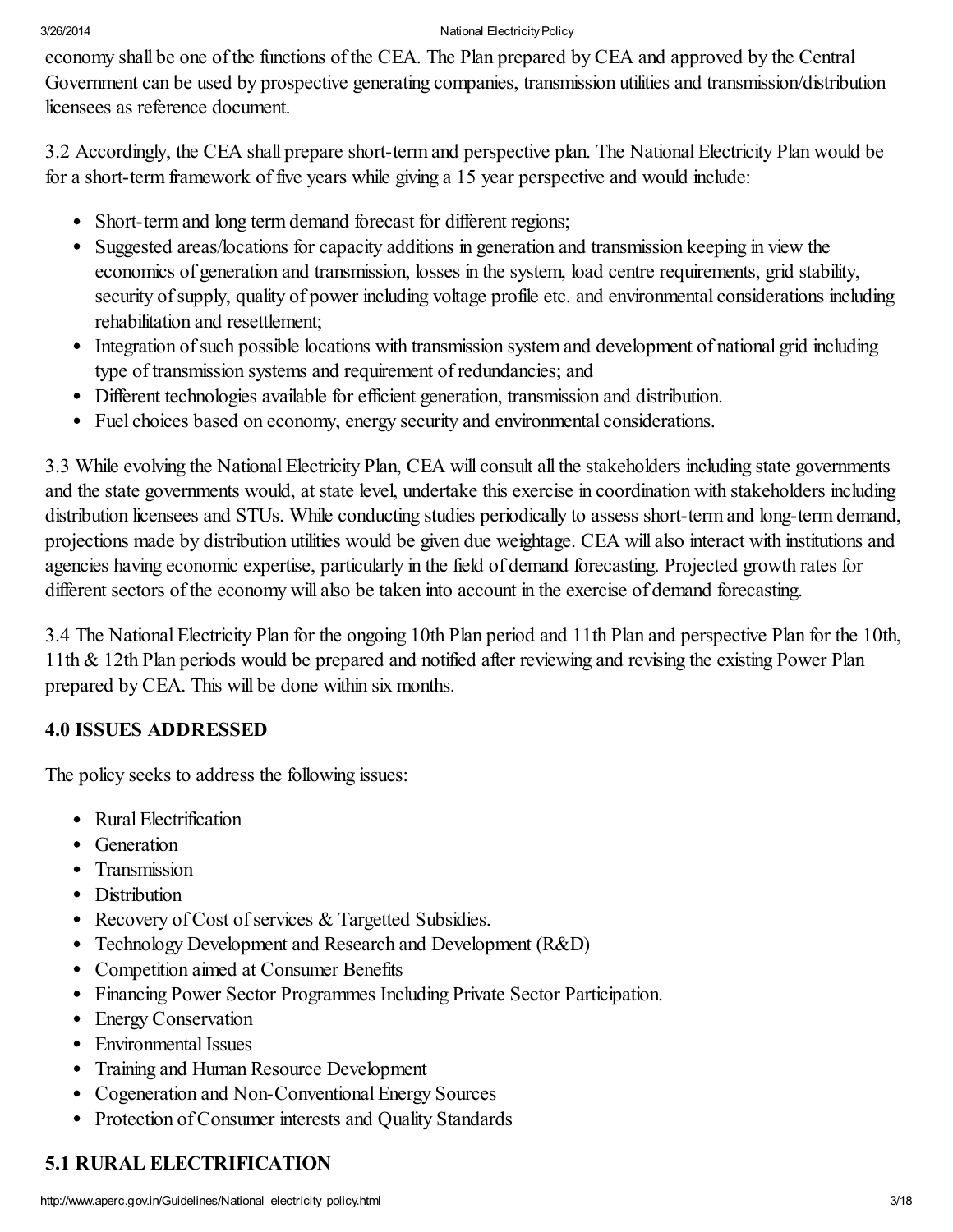5.1.1 The key development objective of the power sector is supply of electricity to all areas including rural areas as mandated in section 6 of the Electricity Act. Both the central government and state governments would jointly endeavour to achieve this objective at the earliest. Consumers, particularly those who are ready to pay a tariff which reflects efficient costs have the right to get uninterrupted twenty four hours supply of quality power. About 56% of rural households have not yet been electrified even though many of these households are willing to pay for electricity. Determined efforts should be made to ensure that the task of rural electrification for securing electricity access to all households and also ensuring that electricity reaches poor and marginal sections of the society at reasonable rates is completed within the next five years.

5.1.2 Reliable rural electrification system will aim at creating the following:

(a) Rural Electrification Distribution Backbone (REDB) with at least one 33/11 kv (or 66/11 kv) substation in every Block and more if required as per load, networked and connected appropriately to the state transmission system

(b) Emanating from REDB would be supply feeders and one distribution transformer at least in every village settlement.

(c) Household Electrification from distribution transformer to connect every household on demand.

(d) Wherever above is not feasible (it is neither cost effective nor the optimalsolution to provide grid connectivity) decentralized distributed generation facilities together with local distribution network would be provided so that every household gets access to electricity. This would be done either through conventional or non-conventional methods of electricity generation whichever is more suitable and economical. Non-conventional sources of energy could be utilized even where grid connectivity exists provided it is found to be cost effective.

(e) Development of infrastructure would also cater for requirement of agriculture & other economic activities including irrigation pump sets, small and medium industries, khadi and village industries, cold chain and social services like health and education.

5.1.3 Particular attention would be given in household electrification to dalit bastis, tribal areas and other weaker sections.

5.1.4 Rural Electrification Corporation of India, a Government of India enterprise will be the nodal agency at Central Government level to implement the programme for achieving the goalset by NationalCommon Minimum Programme of giving access to electricity to all the households in next five years. Its role is being suitably enlarged to ensure timely implementation of rural electrification projects.

5.1.5 Targetted expansion in access to electricity for rural households in the desired timeframe can be achieved if the distribution licensees recover at least the cost of electricity and related O&M expenses from consumers, except for lifeline support to households below the poverty line who would need to be adequately subsidized. Subsidies should be properly targeted at the intended beneficiaries in the most efficient manner. Government recognizes the need for providing necessary capital subsidy and soft long-term debt finances for investment in rural electrification as this would reduce the cost of supply in rural areas. Adequate funds would need to be made available for the same through the Plan process. Also commensurate organizational support would need to be created for timely implementation. The Central Government would assist the State Governments in achieving this.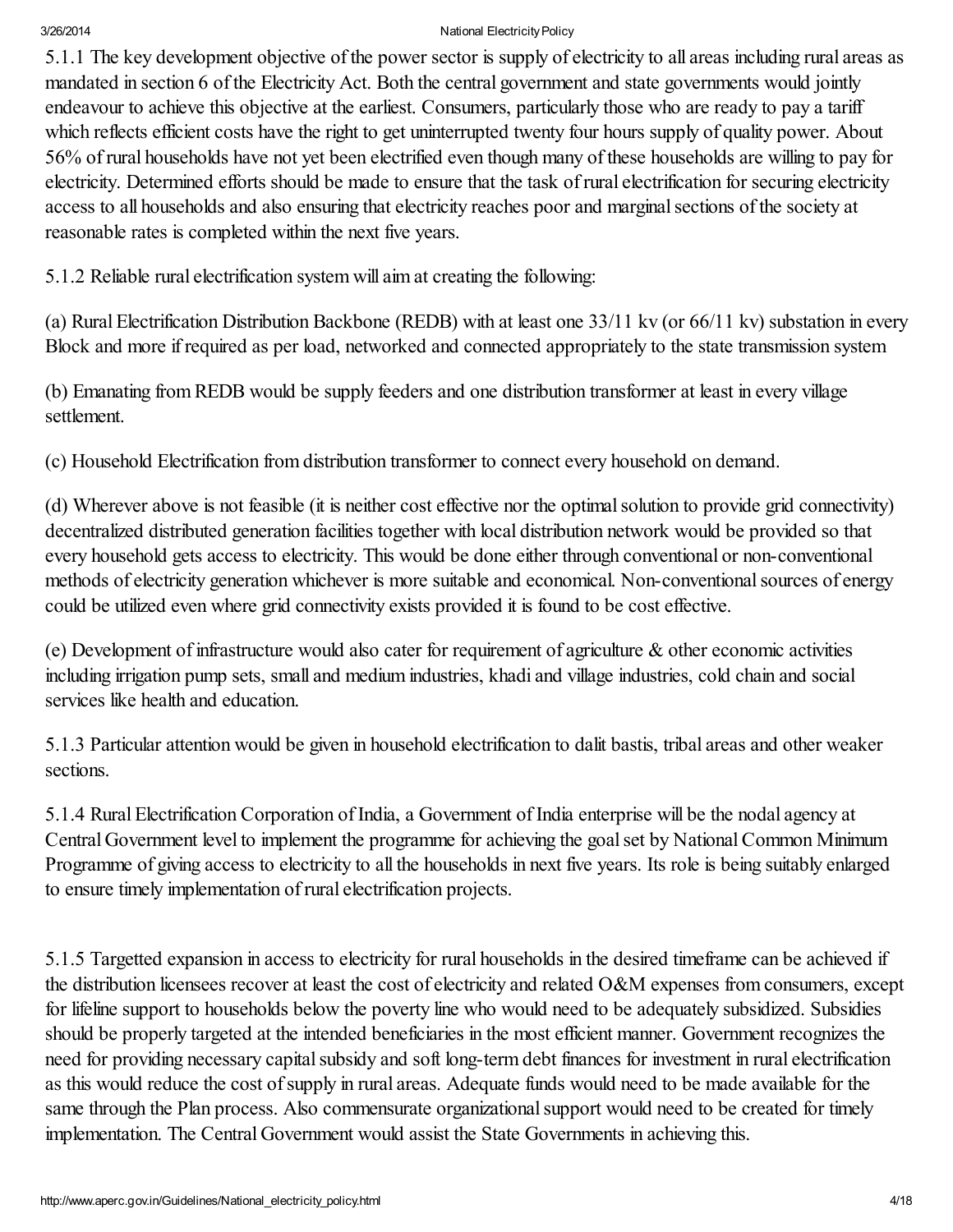5.1.6 Necessary institutional framework would need to be put in place not only to ensure creation of rural electrification infrastructure but also to operate and maintain supply system for securing reliable power supply to consumers. Responsibility of operation & maintenance and cost recovery could be discharged by utilities through appropriate arrangements with Panchayats, local authorities, NGOs and other franchisees etc.

5.1.7 The gigantic task of rural electrification requires appropriate cooperation among various agencies of the State Governments, Central Government and participation of the community. Education and awareness programmes would be essential for creating demand for electricity and for achieving the objective of effective community participation.

# 5.2 GENERATION

5.2.1 Inadequacy of generation has characterized power sector operation in India. To provide availability of over 1000 units of per capita electricity by year 2012 it had been estimated that need based capacity addition of more than 1,00,000 MW would be required during the period 2002-12.

5.2.2 The Government of India has initiated several reform measures to create a favourable environment for addition of new generating capacity in the country. The Electricity Act 2003 has put in place a highly liberal framework for generation. There is no requirement of licensing for generation. The requirement of techno-economic clearance of CEA for thermal generation project is no longer there. For hydroelectric generation also, the limit of capital expenditure, above which concurrence of CEA is required, would be raised suitably from the present level. Captive generation has been freed from all controls.

5.2.3 In order to fully meet both energy and peak demand by 2012, there is a need to create adequate reserve capacity margin. In addition to enhancing the overall availability of installed capacity to 85%, a spinning reserve of at least 5%, at national level, would need to be created to ensure grid security and quality and reliability of power supply.

5.2.4 The progress of implementation of capacity addition plans and growth of demand would need to be constantly monitored and necessary adjustments made from time to time. In creating new generation capacities, appropriate technology may be considered keeping in view the likely widening of the difference between peak demand and the base load.

# Hydro Generation

5.2.5 Hydroelectricity is a clean and renewable source of energy. Maximum emphasis would be laid on the full development of the feasible hydro potential in the country. The 50,000 MW hydro initiative has been already launched and is being vigorously pursued with DPRs for projects of 33,000 MW capacity already under preparation.

5.2.6 Harnessing hydro potential speedily will also facilitate economic development of States, particularly North-Eastern States, Sikkim, Uttaranchal, Himachal Pradesh and J&K, since a large proportion of our hydro power potential is located in these States. The States with hydro potential need to focus on the full development of these potentials at the earliest.

5.2.7 Hydel projects call for comparatively larger capital investment. Therefore, debt financing of longer tenure would need to be made available for hydro projects. Central Government is committed to policies that ensure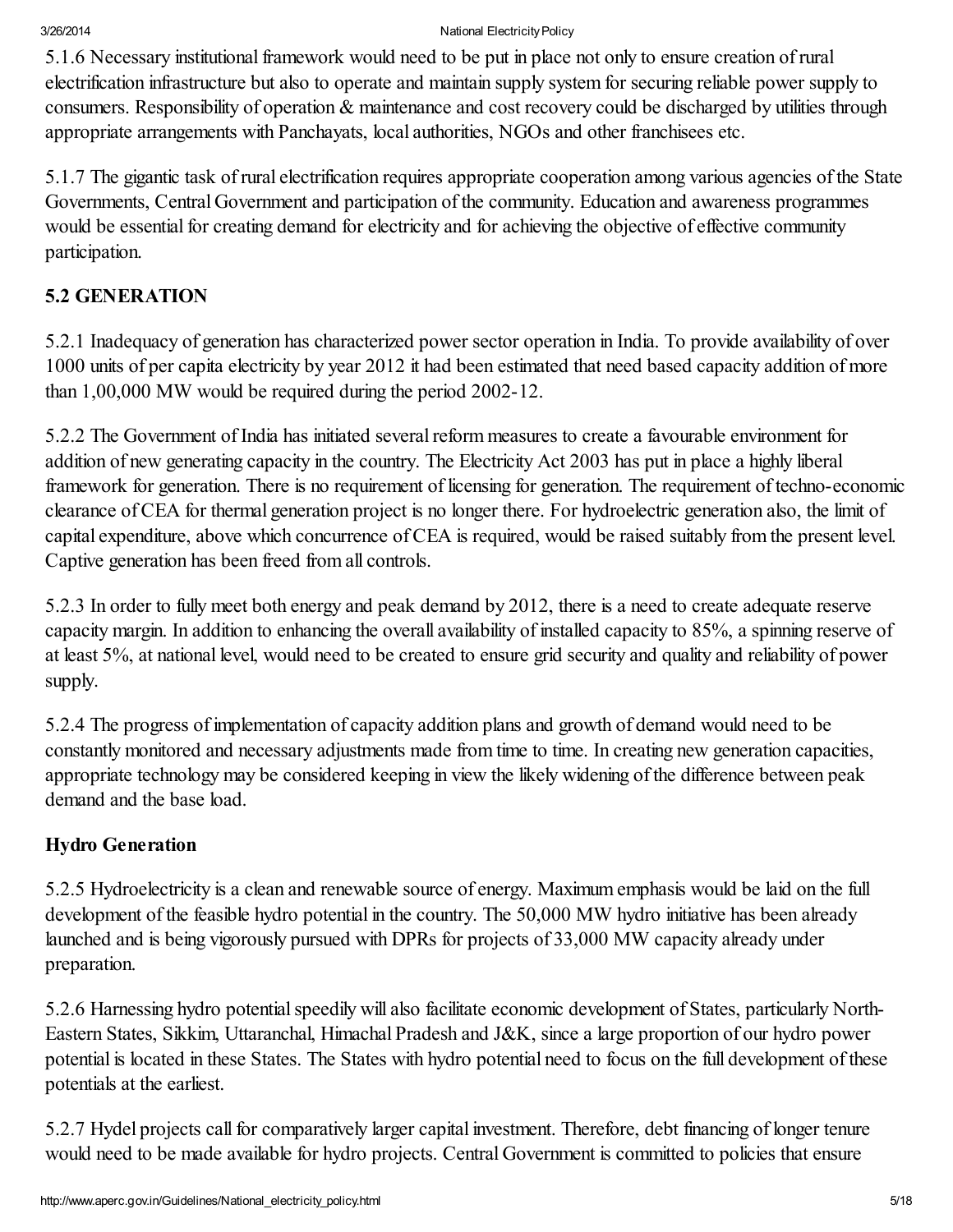financing of viable hydro projects.

5.2.8 State Governments need to review procedures for land acquisition, and other approvals/clearances for speedy implementation of hydroelectric projects.

5.2.9 The Central Government will support the State Governments for expeditious development of their hydroelectric projects by offering services of Central Public Sector Undertakings like National Hydroelectric Power Corporation (NHPC).

5.2.10 Proper implementation of National Policy on Rehabilitation and Resettlement (R&R) would be essential in this regard so as to ensure that the concerns of project-affected families are addressed adequately.

5.2.11 Adequate safeguards for environmental protection with suitable mechanism for monitoring of implementation of Environmental Action Plan and R&R Schemes will be put in place.

## Thermal Generation

5.2.12 Even with full development of the feasible hydro potential in the country, coal would necessarily continue to remain the primary fuel for meeting future electricity demand.

5.2.13 Imported coal based thermal power stations, particularly at coastal locations, would be encouraged based on their economic viability. Use of low ash content coal would also help in reducing the problem of fly ash emissions.

5.2.14 Significant Lignite resources in the country are located in Tamil Nadu, Gujarat and Rajasthan and these should be increasingly utilized for power generation. Lignite mining technology needs to be improved to reduce costs.

5.2.15 Use of gas as a fuel for power generation would depend upon its availability at reasonable prices. Natural gas is being used in Gas Turbine /Combined Cycle Gas Turbine (GT/CCGT) stations, which currently accounts for about 10 % of total capacity. Power sector consumes about 40% of the total gas in the country. New power generation capacity could come up based on indigenous gas findings, which can emerge as a major source of power generation if prices are reasonable. A national gas grid covering various parts of the country could facilitate development of such capacities.

5.2.16 Imported LNG based power plants are also a potentialsource of electricity and the pace of their development would depend on their commercial viability. The existing power plants using liquid fuels should shift to use of Natural Gas/LNG at the earliest to reduce the cost of generation.

5.2.17 For thermal power, economics of generation and supply of electricity should be the basis for choice of fuel from among the options available. It would be economical for new generating stations to be located either near the fuel sources e.g. pithead locations or load centres.

5.2.18 Generating companies may enter into medium to long-term fuelsupply agreements specially with respect to imported fuels for commercial viability and security of supply.

## Nuclear Power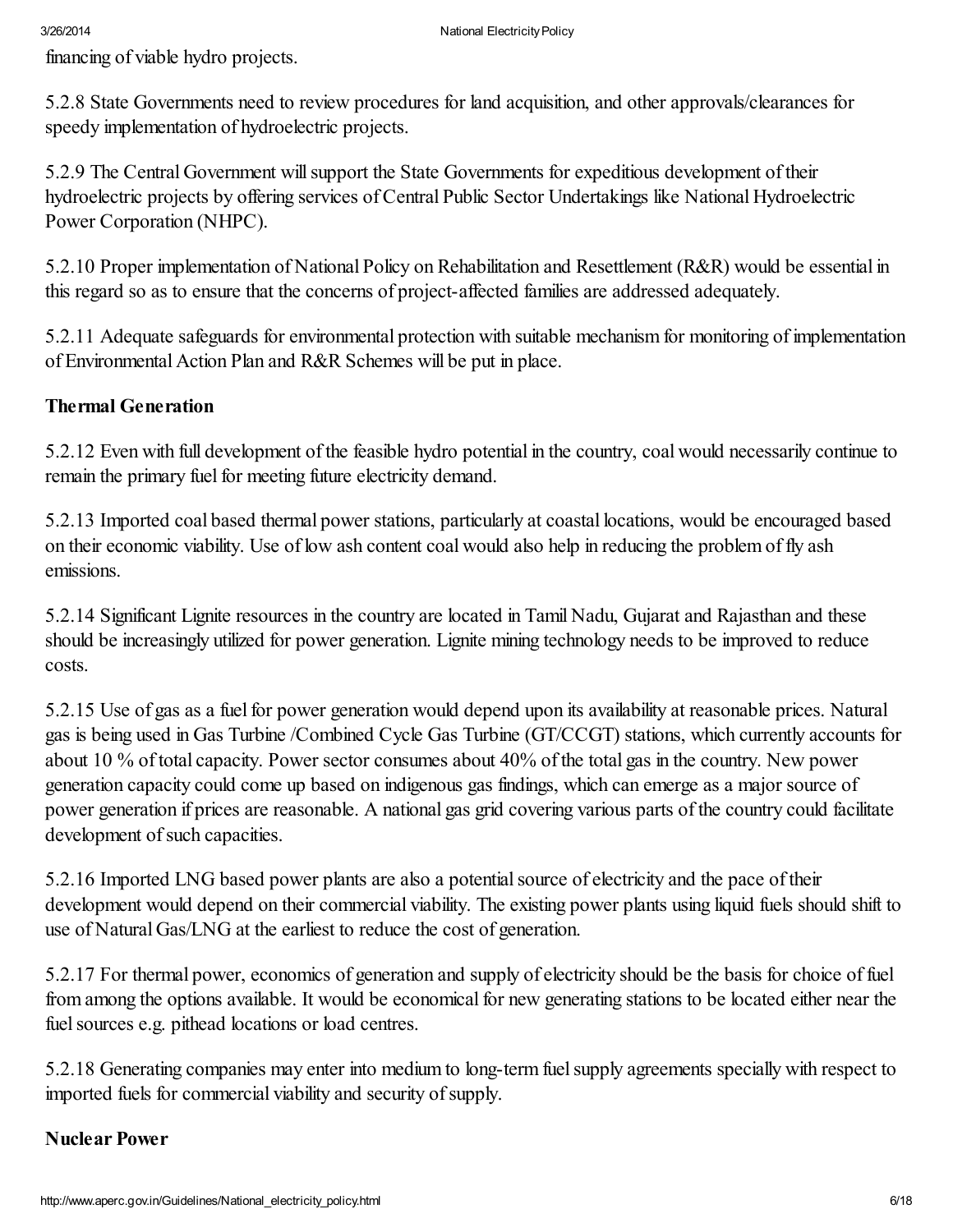5.2.19 Nuclear power is an established source of energy to meet base load demand. Nuclear power plants are being set up at locations away from coalmines. Share of nuclear power in the overall capacity profile will need to be increased significantly. Economics of generation and resultant tariff will be, among others, important considerations. Public sector investments to create nuclear generation capacity will need to be stepped up. Private sector partnership would also be facilitated to see that not only targets are achieved but exceeded.

## Non-conventional Energy Sources

5.2.20 Feasible potential of non-conventional energy resources, mainly small hydro, wind and bio-mass would also need to be exploited fully to create additional power generation capacity. With a view to increase the overallshare of non-conventional energy sources in the electricity mix, efforts will be made to encourage private sector participation through suitable promotional measures.

## Renovation and Modernization (R&M)

5.2.21 One of the major achievements of the power sector has been a significant increase in availability and plant load factor of thermal power stations specially over the last few years. Renovation and modernization for achieving higher efficiency levels needs to be pursued vigorously and all existing generation capacity should be brought to minimum acceptable standards. The Govt. of India is providing financial support for this purpose.

5.2.22 For projects performing below acceptable standards, R&M should be undertaken as per well-defined plans featuring necessary cost-benefit analysis. If economic operation does not appear feasible through R&M, then there may be no alternative to closure of such plants as the last resort.

5.2.23 In cases of plants with poor O&M record and persisting operational problems, alternative strategies including change of management may need to be considered so as to improve the efficiency to acceptable levels of these power stations.

## Captive Generation

5.2.24 The liberal provision in the Electricity Act, 2003 with respect to setting up of captive power plant has been made with a view to not only securing reliable, quality and cost effective power but also to facilitate creation of employment opportunities through speedy and efficient growth of industry.

5.2.25 The provision relating to captive power plants to be set up by group of consumers is primarily aimed at enabling small and medium industries or other consumers that may not individually be in a position to set up plant of optimalsize in a cost effective manner. It needs to be noted that efficient expansion ofsmall and medium industries across the country would lead to creation of enormous employment opportunities.

5.2.26 A large number of captive and standby generating stations in India have surplus capacity that could be supplied to the grid continuously or during certain time periods. These plants offer a sizeable and potentially competitive capacity that could be harnessed for meeting demand for power. Under the Act, captive generators have access to licensees and would get access to consumers who are allowed open access. Grid inter-connections for captive generators shall be facilitated as per section 30 of the Act. This should be done on priority basis to enable captive generation to become available as distributed generation along the grid. Towards this end, nonconventional energy sources including co-generation could also play a role. Appropriate commercial arrangements would need to be instituted between licensees and the captive generators for harnessing of spare capacity energy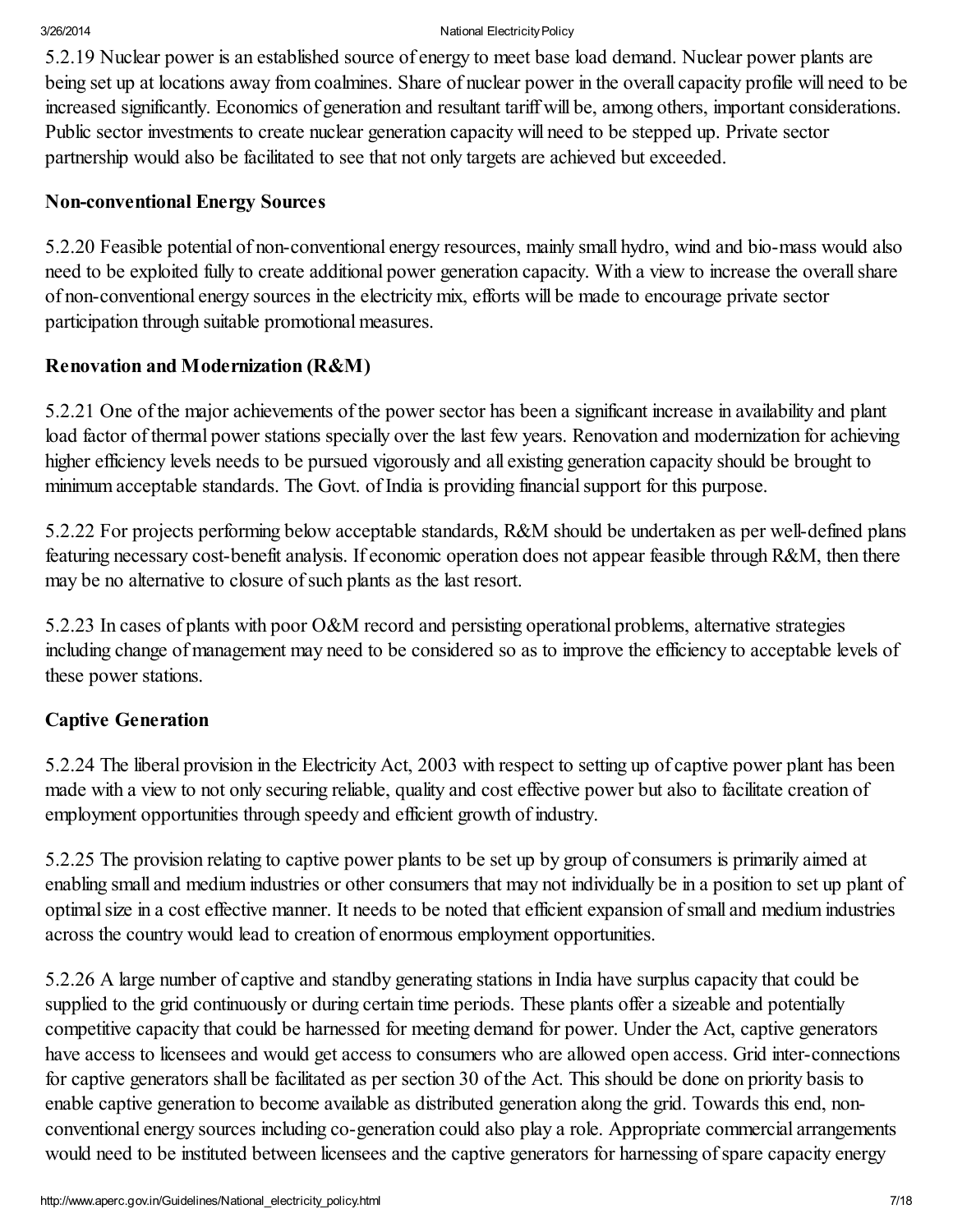from captive power plants. The appropriate Regulatory Commission shall exercise regulatory oversight on such commercial arrangements between captive generators and licensees and determine tariffs when a licensee is the offtaker of power from captive plant.

# 5.3 TRANSMISSION

5.3.1 The Transmission System requires adequate and timely investments and also efficient and coordinated action to develop a robust and integrated power system for the country.

5.3.2 Keeping in view the massive increase planned in generation and also for development of power market, there is need for adequately augmenting transmission capacity. While planning new generation capacities, requirement of associated transmission capacity would need to be worked out simultaneously in order to avoid mismatch between generation capacity and transmission facilities. The policy emphasizes the following to meet the above objective:

- The Central Government would facilitate the continued development of the National Grid for providing adequate infrastructure for inter-state transmission of power and to ensure that underutilized generation capacity is facilitated to generate electricity for its transmission from surplus regions to deficit regions.
- The Central Transmission Utility (CTU) and State Transmission Utility (STU) have the key responsibility of network planning and development based on the National Electricity Plan in coordination with all concerned agencies as provided in the Act. The CTU is responsible for the national and regional transmission system planning and development. The STU is responsible for planning and development of the intra-state transmission system. The CTU would need to coordinate with the STUs for achievement of the shared objective of eliminating transmission constraints in cost effective manner.
- Network expansion should be planned and implemented keeping in view the anticipated transmission needs that would be incident on the system in the open access regime. Prior agreement with the beneficiaries would not be a pre-condition for network expansion. CTU/STU should undertake network expansion after identifying the requirements in consultation with stakeholders and taking up the execution after due regulatory approvals.
- Structured information dissemination and disclosure procedures should be developed by the CTU and STUs to ensure that allstakeholders are aware of the status of generation and transmission projects and plans. These should form a part of the overall planning procedures.
- The State Regulatory Commissions who have not yet notified the grid code under the Electricity Act 2003  $\bullet$ should notify the same not later than September 2005.

5.3.3 Open access in transmission has been introduced to promote competition amongst the generating companies who can now sell to different distribution licensees across the country. This should lead to availability of cheaper power. The Act mandates non-discriminatory open access in transmission from the very beginning. When open access to distribution networks is introduced by the respective State Commissions for enabling bulk consumers to buy directly from competing generators, competition in the market would increase the availability of cheaper and reliable power supply. The Regulatory Commissions need to provide facilitative framework for non-discriminatory open access. This requires load dispatch facilities with state-of-the art communication and data acquisition capability on a real time basis. While this is the case currently at the regional load dispatch centers, appropriate State Commissions must ensure that matching facilities with technology upgrades are provided at the State level, where necessary and realized not later than June 2006.

5.3.4 The Act prohibits the State transmission utilities/transmission licensees from engaging in trading in electricity. Power purchase agreements (PPAs) with the generating companies would need to be suitably assigned to the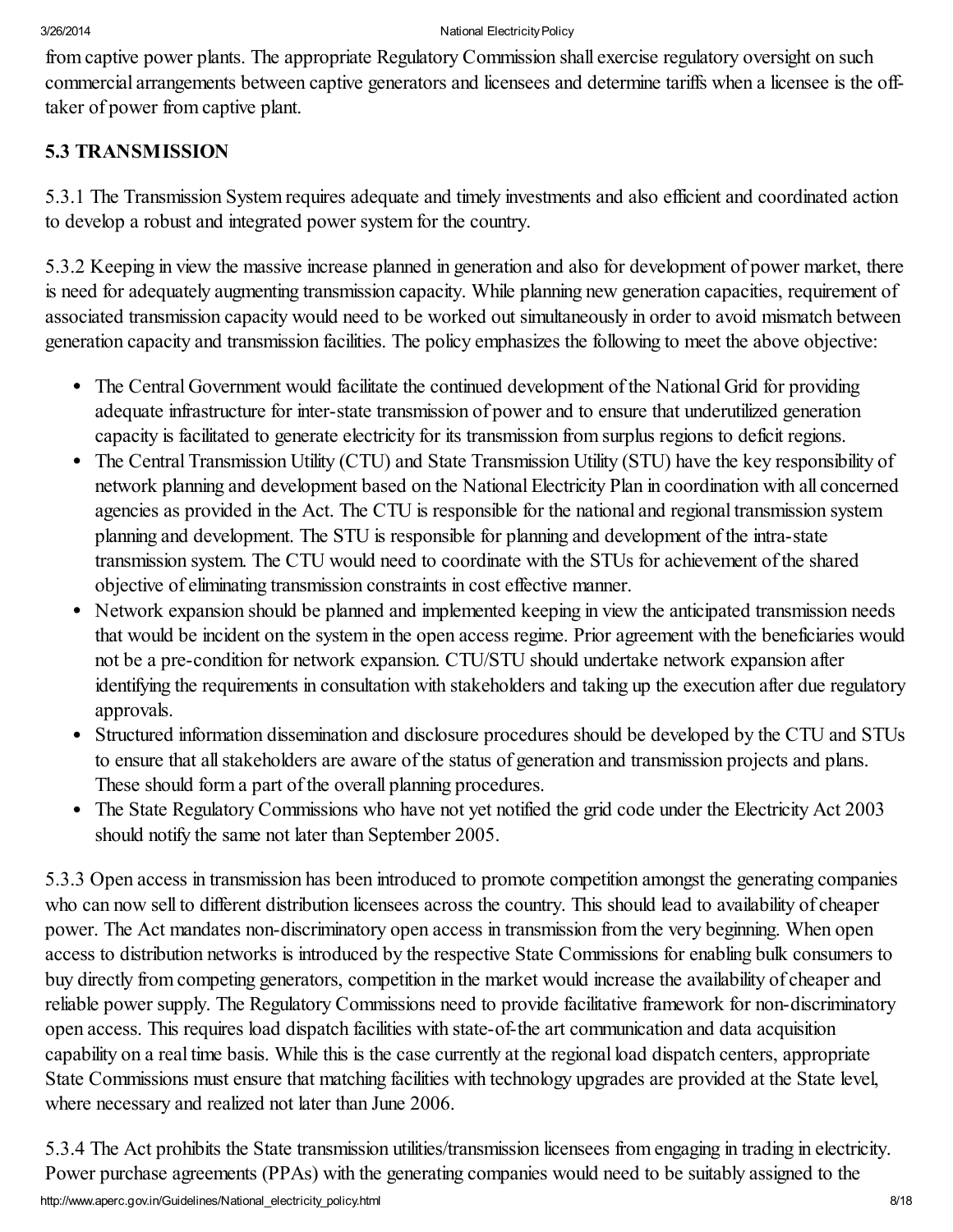Distribution Companies, subject to mutual agreement. To the extent necessary, such assignments can be done in a manner to take care of different load profiles of the Distribution Companies. Non-discriminatory open access shall be provided to competing generators supplying power to licensees upon payment of transmission charge to be determined by the appropriate Commission. The appropriate Commissions shall establish such transmission charges no later than June 2005.

5.3.5 To facilitate orderly growth and development of the power sector and also for secure and reliable operation of the grid, adequate margins in transmission system should be created. The transmission capacity would be planned and built to cater to both the redundancy levels and margins keeping in view international standards and practices. A well planned and strong transmission system will ensure not only optimal utilization of transmission capacities but also of generation facilities and would facilitate achieving ultimate objective of cost effective delivery of power. To facilitate cost effective transmission of power across the region, a national transmission tariff framework needs to be implemented by CERC. The tariff mechanism would be sensitive to distance, direction and related to quantum of flow. As far as possible, consistency needs to be maintained in transmission pricing framework in inter-State and intra-State systems. Further it should be ensured that the present network deficiencies do not result in unreasonable transmission loss compensation requirements.

5.3.6 The necessary regulatory framework for providing non-discriminatory open access in transmission as mandated in the Electricity Act 2003 is essential for signalling efficient choice in locating generation capacity and for encouraging trading in electricity for optimum utilization of generation resources and consequently for reducing the cost of supply.

5.3.7 The spirit of the provisions of the Act is to ensure independent system operation through NLDC, RLDCs and SLDCs. These dispatch centers, as per the provisions of the Act, are to be operated by a Government company or authority as notified by the appropriate Government. However, till such time these agencies/authorities are established the Act mandates that the CTU or STU, as the case may be, shall operate the RLDCs or SLDC. The arrangement of CTU operating the RLDCs would be reviewed by the Central Government based on experience of working with the existing arrangement. A view on this aspect would be taken by the Central Government by December 2005.

5.3.8 The Regional Power Committees as envisaged in section section 2(55) would be constituted by the Government of India within two months with representation from various stakeholders.

5.3.9 The National Load Despatch Centre (NLDC) along with its constitution and functions as envisaged in Section 26 of the Electricity Act 2003 would be notified within three months. RLDCs and NLDC will have complete responsibility and commensurate authority for smooth operation of the grid irrespective of the ownership of the transmission system, be it under CPSUs, State Utility or private sector.

5.3.10 Special mechanisms would be created to encourage private investment in transmission sector so that sufficient investments are made for achieving the objective of demand to be fully met by 2012.

# 5.4 DISTRIBUTION

5.4.1 Distribution is the most critical segment of the electricity business chain. The real challenge of reforms in the power sector lies in efficient management of the distribution sector.

5.4.2 The Act provides for a robust regulatory framework for distribution licensees to safeguard consumer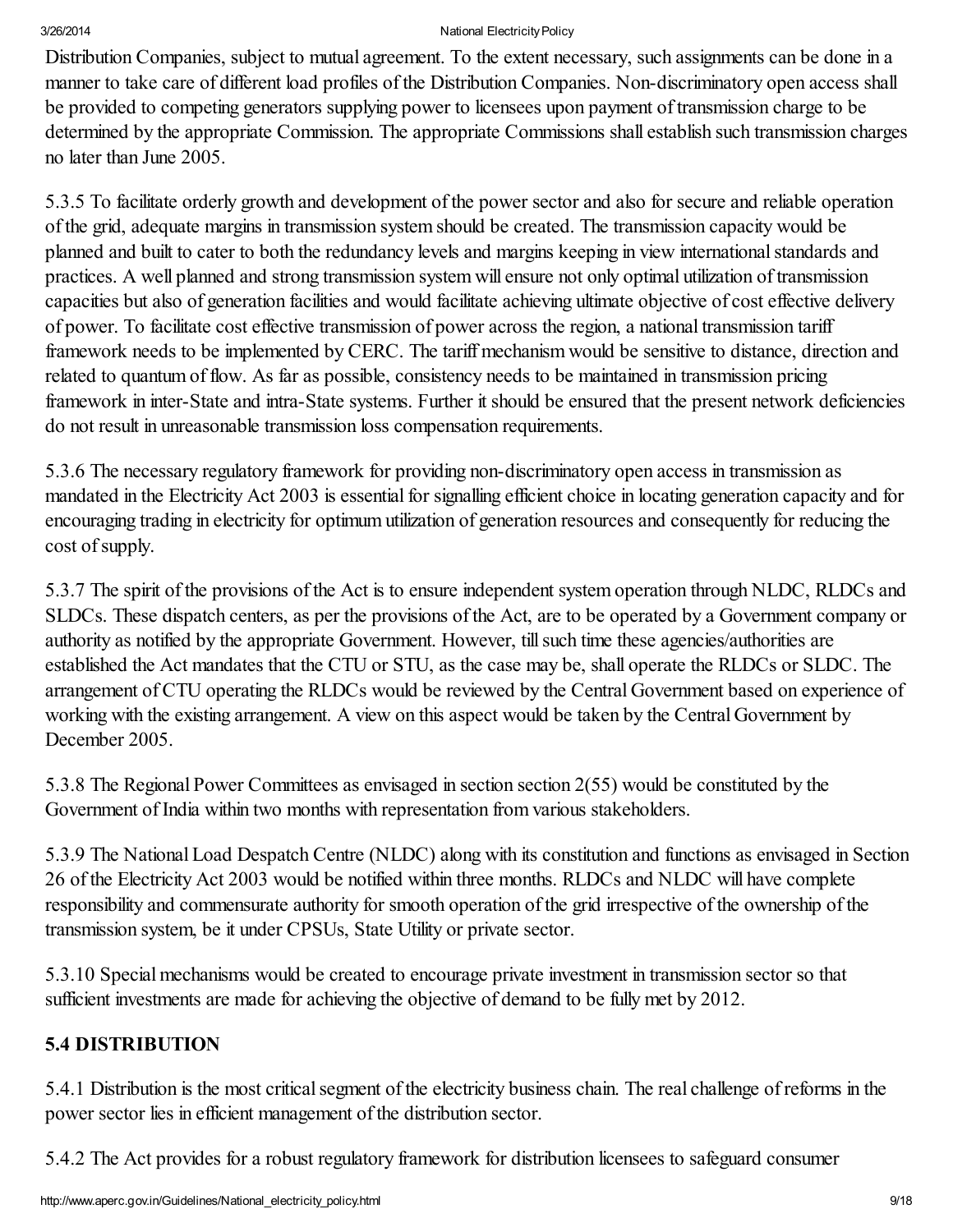interests. It also creates a competitive framework for the distribution business, offering options to consumers, through the concepts of open access and multiple licensees in the same area ofsupply.

5.4.3 For achieving efficiency gains proper restructuring of distribution utilities is essential. Adequate transition financing support would also be necessary for these utilities. Such support should be arranged linked to attainment of predetermined efficiency improvements and reduction in cash losses and putting in place appropriate governance structure for insulating the service providers from extraneous interference while at the same time ensuring transparency and accountability. For ensuring financial viability and sustainability, State Governments would need to restructure the liabilities of the State Electricity Boards to ensure that the successor companies are not burdened with past liabilities. The Central Government would also assist the States, which develop a clear roadmap for turnaround, in arranging transition financing from various sources which shall be linked to predetermined improvements and efficiency gains aimed at attaining financial viability and also putting in place appropriate governance structures.

5.4.4 Conducive business environment in terms of adequate returns and suitable transitional model with predetermined improvements in efficiency parameters in distribution business would be necessary for facilitating funding and attracting investments in distribution. Multi-Year Tariff (MYT) framework is an important structural incentive to minimize risks for utilities and consumers, promote efficiency and rapid reduction ofsystem losses. It would serve public interest through economic efficiency and improved service quality. It would also bring greater predictability to consumer tariffs by restricting tariff adjustments to known indicators such as power purchase prices and inflation indices. Private sector participation in distribution needs to be encouraged for achieving the requisite reduction in transmission and distribution losses and improving the quality of service to the consumers.

5.4.5 The Electricity Act 2003 enables competing generating companies and trading licensees, besides the area distribution licensees, to sell electricity to consumers when open access in distribution is introduced by the State Electricity Regulatory Commissions. As required by the Act, the SERCs shall notify regulations by June 2005 that would enable open access to distribution networks in terms of sub-section 2 of section 42 which stipulates that such open access would be allowed, not later than five years from 27th January 2004 to consumers who require a supply of electricity where the maximum power to be made available at any time exceeds one mega watt. Section 49 of the Act provides that such consumers who have been allowed open access under section 42 may enter into agreement with any person for supply of electricity on such terms and conditions, including tariff, as may be agreed upon by them. While making regulations for open access in distribution, the SERCs will also determine wheeling charges and cross-subsidy surcharge as required under section 42 of the Act.

5.4.6 A time-bound programme should be drawn up by the State Electricity Regulatory Commissions (SERC) for segregation of technical and commercial losses through energy audits. Energy accounting and declaration of its results in each defined unit, as determined by SERCs, should be mandatory not later than March 2007. An action plan for reduction of the losses with adequate investments and suitable improvements in governance should be drawn up. Standards for reliability and quality of supply as well as for loss levels shall also be specified, from time to time, so as to bring these in line with international practices by year 2012.

5.4.7 One of the key provisions of the Act on competition in distribution is the concept of multiple licensees in the same area of supply through their independent distribution systems. State Governments have full flexibility in carving out distribution zones while restructuring the Government utilities. For grant of second and subsequent distribution licence within the area of an incumbent distribution licensee, a revenue district, a Municipal Council for a smaller urban area or a MunicipalCorporation for a larger urban area as defined in the Article 243(Q) of Constitution of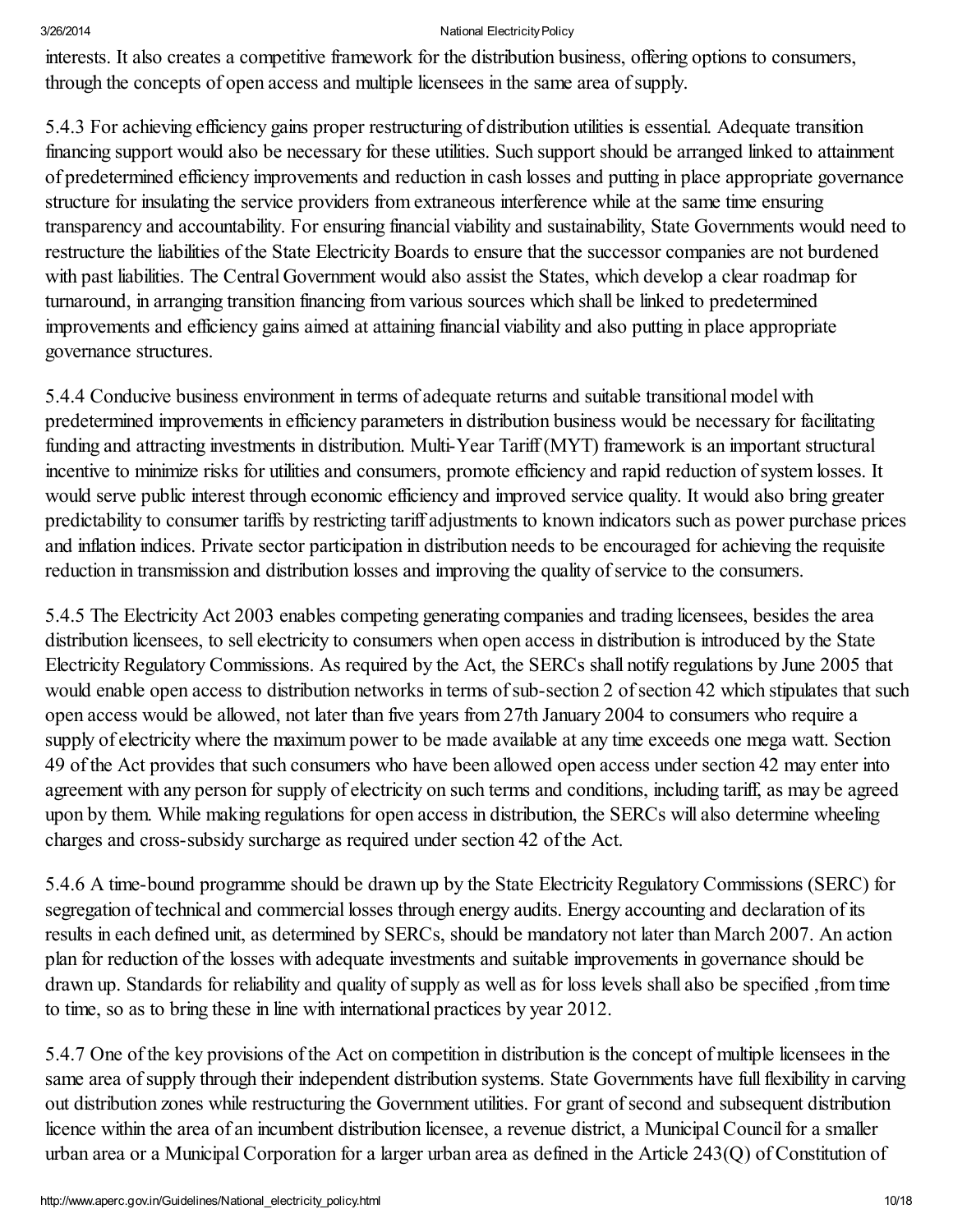India (74th Amendment) may be considered as the minimum area. The Government of India would notify within three months, the requirements for compliance by applicant for second and subsequent distribution licence as envisaged in Section 14 of the Act. With a view to provide benefits of competition to allsection of consumers, the second and subsequent licensee for distribution in the same area shall have obligation to supply to all consumers in accordance with provisions of section 43 of the Electricity Act 2003. The SERCs are required to regulate the tariff including connection charges to be recovered by a distribution licensee under the provisions of the Act. This will ensure that second distribution licensee does not resort to cherry picking by demanding unreasonable connection charges from consumers.

5.4.8 The Act mandates supply of electricity through a correct meter within a stipulated period. The Authority should develop regulations as required under Section 55 of the Act within three months.

5.4.9 The Act requires all consumers to be metered within two years. The SERCs may obtain from the Distribution Licensees their metering plans, approve these, and monitor the same. The SERCs should encourage use of prepaid meters. In the first instance, TOD meters for large consumers with a minimum load of one MVA are also to be encouraged. The SERCs should also put in place independent third-party meter testing arrangements.

5.4.10 Modern information technology systems may be implemented by the utilities on a priority basis, after considering cost and benefits, to facilitate creation of network information and customer data base which will help in management of load, improvement in quality, detection of theft and tampering, customer information and prompt and correct billing and collection . Special emphasis should be placed on consumer indexing and mapping in a time bound manner. Support is being provided for information technology based systems under the Accelerated Power Development and Reforms Programme (APDRP).

5.4.11 High Voltage Distribution System is an effective method for reduction of technical losses, prevention of theft, improved voltage profile and better consumer service. It should be promoted to reduce LT/HT ratio keeping in view the techno economic considerations.

5.4.12 SCADA and data management systems are useful for efficient working of Distribution Systems. A time bound programme for implementation of SCADA and data management system should be obtained from Distribution Licensees and approved by the SERCs keeping in view the techno economic considerations. Efforts should be made to install substation automation equipment in a phased manner.

5.4.13 The Act has provided for stringent measures against theft of electricity. The States and distribution utilities should ensure effective implementation of these provisions. The State Governments may set up Special Courts as envisaged in Section 153 of the Act.

# 5.5 RECOVERYOF COST OF SERVICES & TARGETTED SUBSIDIES

5.5.1 There is an urgent need for ensuring recovery of cost of service from consumers to make the power sector sustainable.

5.5.2 A minimum level ofsupport may be required to make the electricity affordable for consumers of very poor category. Consumers below poverty line who consume below a specified level, say 30 units per month, may receive special support in terms of tariff which are cross-subsidized. Tariffs for such designated group of consumers will be at least 50 % of the average (overall) cost of supply. This provision will be further re-examined after five years.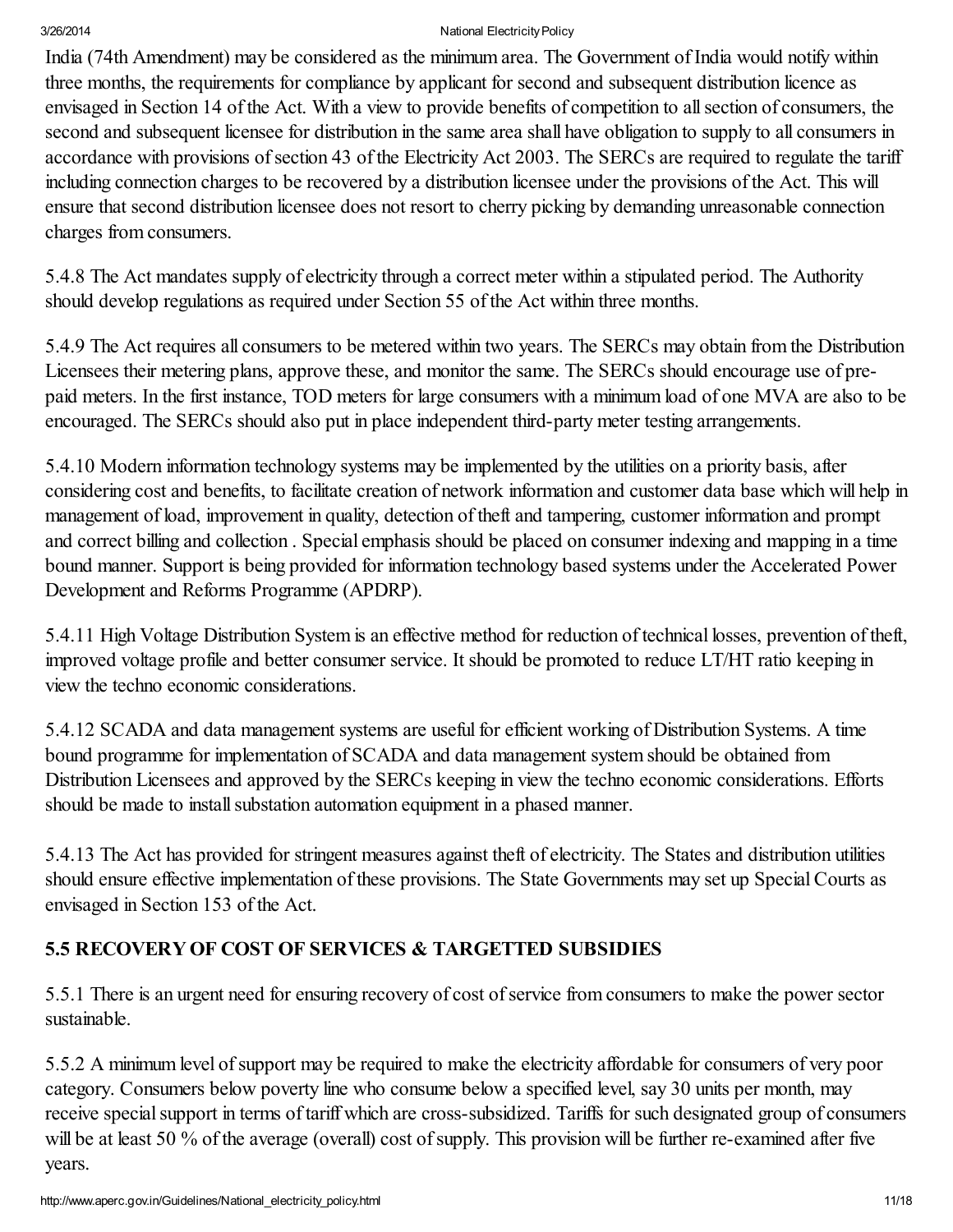5.5.3 Over the last few decades cross-subsidies have increased to unsustainable levels. Cross-subsidies hide inefficiencies and losses in operations. There is urgent need to correct this imbalance without giving tariffshock to consumers. The existing cross-subsidies for other categories of consumers would need to be reduced progressively and gradually.

5.5.4 The State Governments may give advance subsidy to the extent they consider appropriate in terms ofsection 65 of the Act in which case necessary budget provision would be required to be made in advance so that the utility does not suffer financial problems that may affect its operations. Efforts would be made to ensure that the subsidies reach the targeted beneficiaries in the most transparent and efficient way.

# 5.6 TECHNOLOGY DEVELOPMENT AND R&D

5.6.1 Effective utilization of all available resources for generation, transmission and distribution of electricity using efficient and cost effective technologies is of paramount importance. Operations and management of vast and complex power systems require coordination among the multiple agencies involved. Effective control of power system at state, regional and national level can be achieved only through use of Information Technology. Application of IT has great potential in reducing technical & commercial losses in distribution and providing consumer friendly services. Integrated resource planning and demand side management would also require adopting state of the art technologies.

Special efforts would be made for research, development demonstration and commercialization of non-conventional energy systems. Such systems would need to meet international standards, specifications and performance parameters.

5.6.2 Efficient technologies, like super critical technology, IGCC etc and large size units would be gradually introduced for generation of electricity as their cost effectiveness is established. Simultaneously, development and deployment of technologies for productive use of fly ash would be given priority and encouragement.

5.6.3 Similarly, cost effective technologies would require to be developed for high voltage power flows over long distances with minimum possible losses. Specific information technology tools need to be developed for meeting the requirements of the electricity industry including highly sophisticated controlsystems for complex generation and transmission operations, efficient distribution business and user friendly consumer interface.

5.6.4 The country has a strong research and development base in the electricity sector which would be further augmented. R&D activities would be further intensified and Missions will be constituted for achieving desired results in identified priority areas. A suitable funding mechanism would be evolved for promoting R& D in the Power Sector. Large power companies should set aside a portion of their profits for support to R&D.

# 5.7 COMPETITION AIMED AT CONSUMER BENEFITS

5.7.1 To promote market development, a part of new generating capacities, say 15% may be sold outside longterm PPAs . As the power markets develop, it would be feasible to finance projects with competitive generation costs outside the long-term power purchase agreement framework. In the coming years, a significant portion of the installed capacity of new generating stations could participate in competitive power markets. This will increase the depth of the power markets and provide alternatives for both generators and licensees/consumers and in long run would lead to reduction in tariff.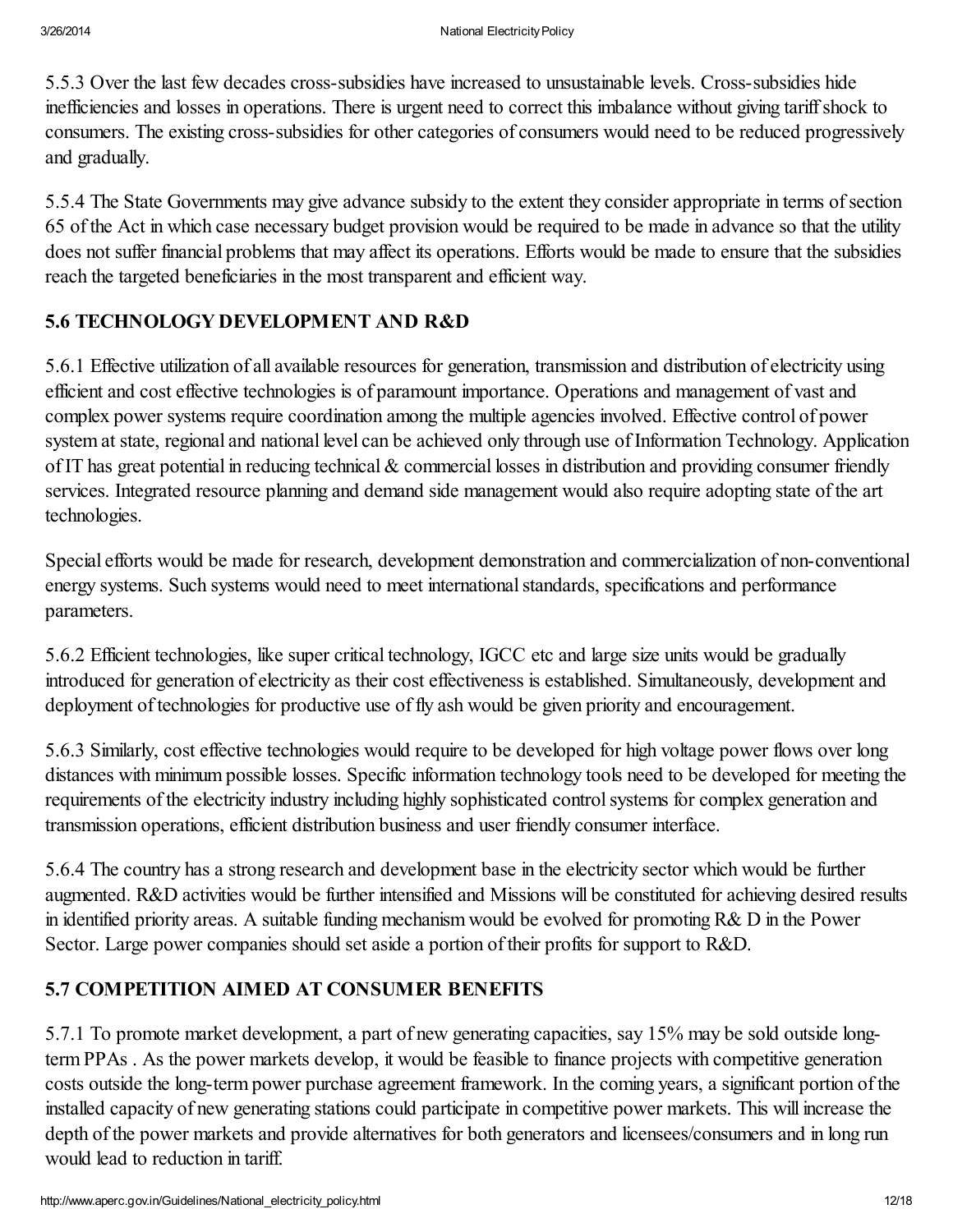For achieving this, the policy underscores the following:-

- a. It is the function of the Central Electricity Regulatory Commission to issue license for inter-state trading which would include authorization for trading throughout the country.
- b. The ABT regime introduced by CERC at the national level has had a positive impact. It has also enabled a credible settlement mechanism for intra-day power transfers from licenses with surpluses to licenses experiencing deficits. SERCs are advised to introduce the ABT regime at the State level within one year.
- c. Captive generating plants should be permitted to sell electricity to licensees and consumers when they are allowed open access by SERCs under section 42 of the Act .
- d. Development of power market would need to be undertaken by the Appropriate Commission in consultation with all concerned.
- e. The CentralCommission and the State Commissions are empowered to make regulations under section 178 and section 181 of the Act respectively. These regulations will ensure implementation of various provisions of the Act regarding encouragement to competition and also consumer protection. The Regulatory Commissions are advised to notify various regulations expeditiously.
- f. Enabling regulations for inter and intra State trading and also regulations on power exchange shall be notified by the appropriate Commissions within six months.

# 5.8 FINANCING POWER SECTOR PROGRAMMES INCLUDING PRIVATE SECTOR PARTICIPATION

5.8.1 To meet the objective of rapid economic growth and "power for all" including household electrification, it is estimated that an investment of the order of Rs.9,00,000 crores at 2002-03 price level would be required to finance generation, transmission, sub-transmission, distribution and rural electrification projects. Power being most crucial infrastructure, public sector investments, both at the Central Government and State Governments, will have to be stepped up. Considering the magnitude of the expansion of the sector required, a sizeable part of the investments will also need to be brought in from the private sector. The Act creates a conducive environment for investments in allsegments of the industry, both for public sector and private sector, by removing barrier to entry in different segments. Section 63 of the Act provides for participation of suppliers on competitive basis in different segments which will further encourage private sector investment. Public service obligations like increasing access to electricity to rural households and small and marginal farmers have highest priority over public finances.

5.8.2 The public sector should be able to raise internalresources so as to at least meet the equity requirement of investments even after suitable gross budgetary support from the Government at the Centre and in the states in order to complete their on-going projects in a time-bound manner. Expansion of public sector investments would be dependent on the financial viability of the proposed projects. It would, therefore, be imperative that an appropriate surplus is generated through return on investments and, at the same time, depreciation reserve created so as to fully meet the debt service obligation. This will not only enable financial closure but also bankability of the project would be improved for expansion programmes, with the Central and State level public sector organizations, as also private sector projects, being in a position to fulfil their obligations toward equity funding and debt repayments.

5.8.3 Under sub-section (2) of Section 42 of the Act, a surcharge is to be levied by the respective State Commissions on consumers switching to alternate supplies under open access. This is to compensate the host distribution licensee serving such consumers who are permitted open access under section 42(2), for loss of the cross-subsidy element built into the tariff of such consumers. An additional surcharge may also be levied under sub-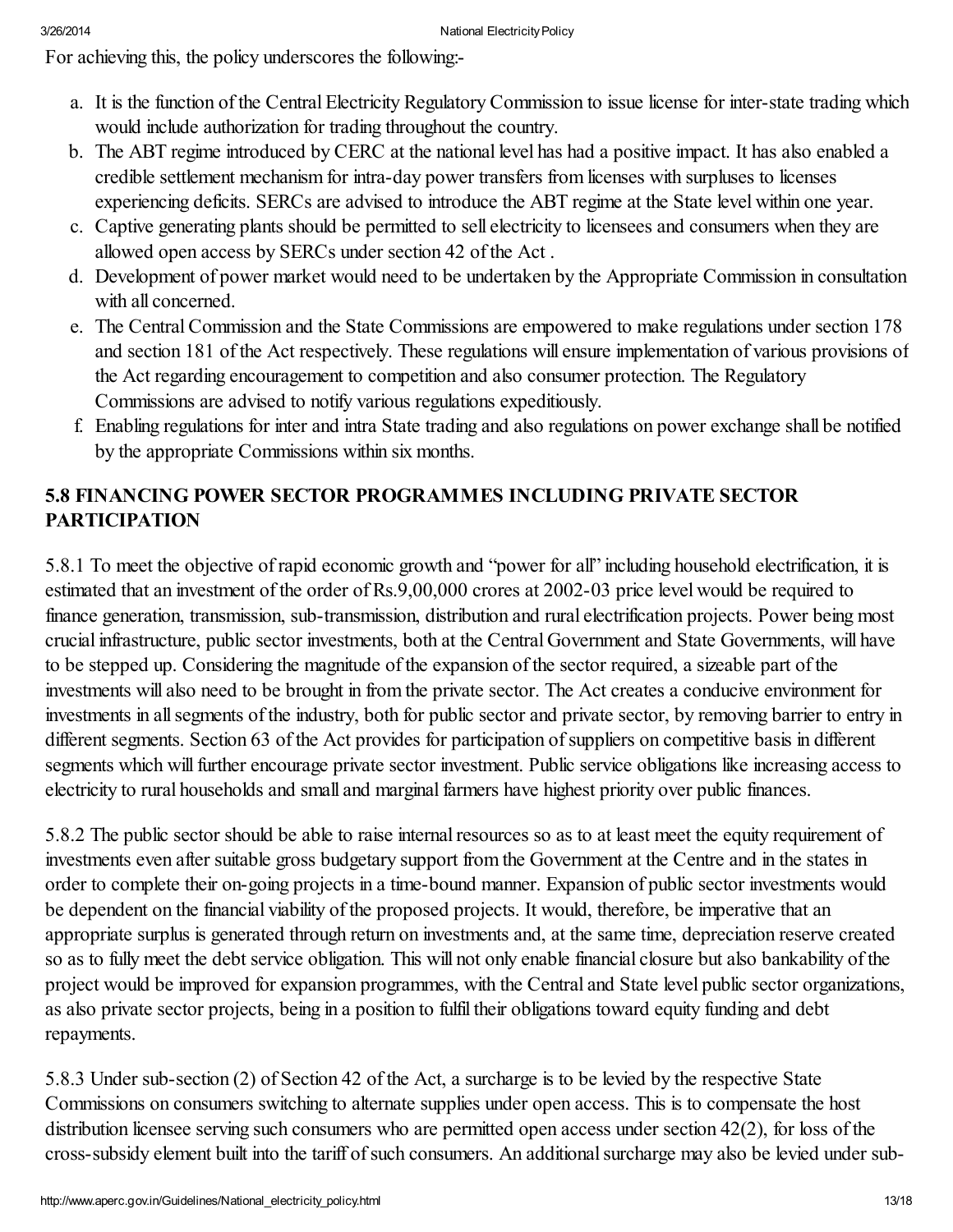section (4) of Section 42 for meeting the fixed cost of the distribution licensee arising out of his obligation to supply in cases where consumers are allowed open access. The amount of surcharge and additional surcharge levied from consumers who are permitted open access should not become so onerous that it eliminates competition that is intended to be fostered in generation and supply of power directly to consumers through the provision of Open Access under Section 42(2) of the Act. Further it is essential that the Surcharge be reduced progressively in step with the reduction of cross-subsidies as foreseen in Section 42(2) of the Electricity Act 2003.

5.8.4 Capital is scarce. Private sector will have multiple options for investments. Return on investment will, therefore, need to be provided in a manner that the sector is able to attract adequate investments at par with, if not in preference to, investment opportunities in other sectors. This would obviously be based on a clear understanding and evaluation of opportunities and risks. An appropriate balance will have to be maintained between the interests of consumers and the need for investments.

5.8.5 All efforts will have to be made to improve the efficiency of operations in all the segments of the industry. Suitable performance norms of operations together with incentives and disincentives will need to be evolved along with appropriate arrangement for sharing the gains of efficient operations with the consumers. This will ensure protection of consumers' interests on the one hand and provide motivation for improving the efficiency of operations on the other.

5.8.6 Competition will bring significant benefits to consumers , in which case, it is competition which will determine the price rather than any cost plus exercise on the basis of operating norms and parameters. All efforts will need to be made to bring the power industry to this situation as early as possible, in the overall interest of consumers. Detailed guidelines for competitive bidding as stipulated in section 63 of the Act have been issued by the Central Government.

5.8.7 It will be necessary that all the generating companies, transmission licensees and distribution licensees receive due payments for effective discharge of their operational obligations as also for enabling them to make fresh investments needed for the expansion programmes. Financial viability of operations and businesses would, therefore, be essential for growth and development of the sector. Concerted efforts would be required for restoring the financial health of the sector. For this purpose, tariff rationalization would need to be ensured by the SERCs. This would also include differential pricing for base, intermediate and peak power.

5.8.8 Steps would also be taken to address the need for regulatory certainty based on independence of the regulatory commissions and transparency in their functioning to generate investor's confidence.

5.8.9 Role of private participation in generation, transmission and distribution would become increasingly critical in view of the rapidly growing investment needs of the sector. The Central Government and the State Governments need to develop workable and successful models for public private partnership. This would also enable leveraging private investment with the public sector finances. Mechanisms for continuous dialogue with industry for streamlining procedures for encouraging private participation in power sector need to be put in place.

## Transmission & Distribution Losses

5.8.10 It would have to be clearly recognized that Power Sector willremain unviable until T&D losses are brought down significantly and rapidly. A large number of States have been reporting losses of over 40% in the recent years. By any standards, these are unsustainable and imply a steady decline of power sector operations. Continuation of the present level of losses would not only pose a threat to the power sector operations but also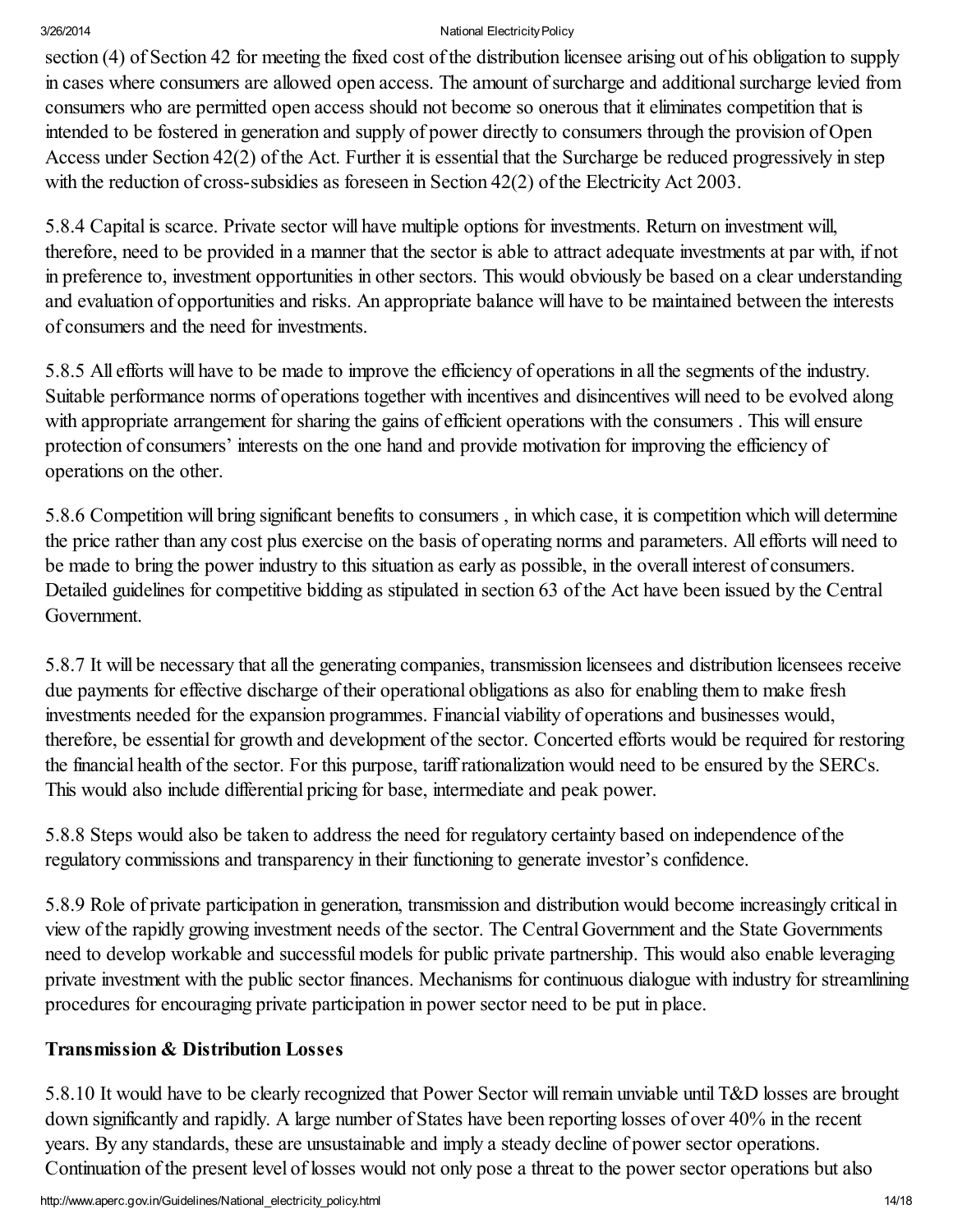jeopardize the growth prospects of the economy as a whole. No reforms can succeed in the midst of such large pilferages on a continuing basis.

The State Governments would prepare a Five Year Plan with annual milestones to bring down these losses expeditiously. Community participation, effective enforcement, incentives for entities, staff and consumers, and technological upgradation should form part of campaign efforts for reducing these losses. The Central Government will provide incentive based assistance to States that are able to reduce losses as per agreed programmes.

## 5.9 ENERGY CONSERVATION

5.9.1 There is a significant potential of energy savings through energy efficiency and demand side management measures. In order to minimize the overall requirement, energy conservation and demand side management (DSM) is being accorded high priority. The Energy Conservation Act has been enacted and the Bureau of Energy Efficiency has been setup.

5.9.2 The potential number of installations where demand side management and energy conservation measures are to be carried out is very large. Bureau of Energy Efficiency (BEE) shall initiate action in this regard. BEE would also make available the estimated conservation and DSM potential, its staged implementation along with cost estimates for consideration in the planning process for National Electricity Plan.

5.9.3 Periodic energy audits have been made compulsory for power intensive industries under the Energy Conservation Act. Other industries may also be encouraged to adopt energy audits and energy conservation measures. Energy conservation measures shall be adopted in all Government buildings for which saving potential has been estimated to be about 30% energy. Solar water heating systems and solar passive architecture can contribute significantly to this effort.

5.9.4 In the field of energy conservation initial approach would be voluntary and self-regulating with emphasis on labelling of appliances. Gradually as awareness increases, a more regulatory approach of setting standards would be followed.

5.9.5 In the agriculture sector, the pump sets and the water delivery system engineered for high efficiency would be promoted. In the industrial sector, energy efficient technologies should be used and energy audits carried out to indicate scope for energy conservation measures. Motors and drive system are the major source of high consumption in Agricultural and Industrial Sector. These need to be addressed. Energy efficient lighting technologies should also be adopted in industries, commercial and domestic establishments.

5.9.6 In order to reduce the requirements for capacity additions, the difference between electrical power demand during peak periods and off-peak periods would have to be reduced. Suitable load management techniques should be adopted for this purpose. Differential tariff structure for peak and off peak supply and metering arrangements (Time of Day metering) should be conducive to load management objectives. Regulatory Commissions should ensure adherence to energy efficiency standards by utilities.

5.9.7 For effective implementation of energy conservation measures, role of Energy Service Companies would be enlarged. Steps would be taken to encourage and incentivise emergence of such companies.

5.9.8 A national campaign for bringing about awareness about energy conservation would be essential to achieve efficient consumption of electricity.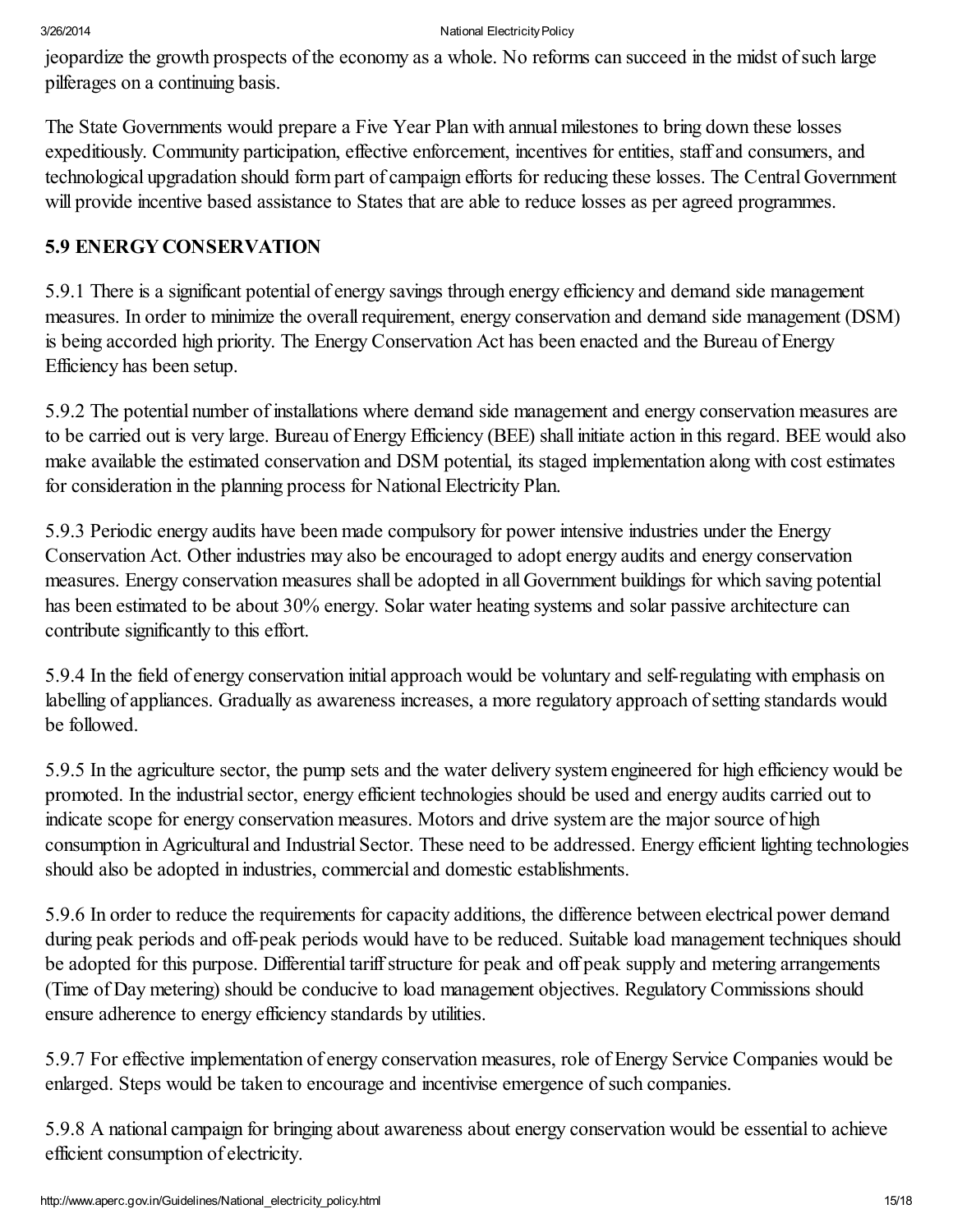5.9.9. A National Action Plan has been developed. Progress on all the proposed measures will be monitored with reference to the specific plans of action.

## 5.10 ENVIRONMENTAL ISSUES

5.10.1 Environmental concerns would be suitably addressed through appropriate advance action by way of comprehensive EnvironmentalImpact Assessment and implementation of Environment Action Plan (EAP).

5.10.2 Steps would be taken for coordinating the efforts for streamlining the procedures in regard to grant of environmental clearances including setting up of 'Land Bank' and 'Forest Bank'.

5.10.3 Appropriate catchment area treatment for hydro projects would also be ensured and monitored.

5.10.4 Setting up of coal washeries will be encouraged. Suitable steps would also be taken so that utilization of fly ash is ensured as per environmental guidelines.

5.10.5 Setting up of municipalsolid waste energy projects in urban areas and recovery of energy from industrial effluents will also be encouraged with a view to reducing environmental pollution apart from generating additional energy.

5.10.6 Full compliance with prescribed environmental norms and standards must be achieved in operations of all generating plants.

# 5.11 TRAINING AND HUMAN RESOURCE DEVELOPMENT

In the new reforms framework ushered by Electricity Act 2003, it is particularly important that the electricity industry has access to properly trained human resource. Therefore, concerted action would be taken for augmenting training infrastructure so that adequate well-trained human resource is made available as per the need of the industry. Special attention would need to be paid by the industry for establishing training infrastructure in the field of electricity distribution, regulation, trading and power markets. Efforts should be made so that personnel of electricity supply industry both in the private and public sector become more cost-conscious and consumer-friendly.

# 5.12 COGENERATION AND NON-CONVENTIONAL ENERGY SOURCES

5.12.1 Non-conventional sources of energy being the most environment friendly there is an urgent need to promote generation of electricity based on such sources of energy. For this purpose, efforts need to be made to reduce the capital cost of projects based on non-conventional and renewable sources of energy. Cost of energy can also be reduced by promoting competition within such projects. At the same time, adequate promotional measures would also have to be taken for development of technologies and a sustained growth of these sources.

5.12.2 The Electricity Act 2003 provides that co-generation and generation of electricity from non-conventional sources would be promoted by the SERCs by providing suitable measures for connectivity with grid and sale of electricity to any person and also by specifying, for purchase of electricity from such sources, a percentage of the total consumption of electricity in the area of a distribution licensee. Such percentage for purchase of power from non-conventional sources should be made applicable for the tariffs to be determined by the SERCs at the earliest. Progressively the share of electricity from non-conventional sources would need to be increased as prescribed by State Electricity Regulatory Commissions. Such purchase by distribution companies shall be through competitive bidding process. Considering the fact that it will take some time before non-conventional technologies compete, in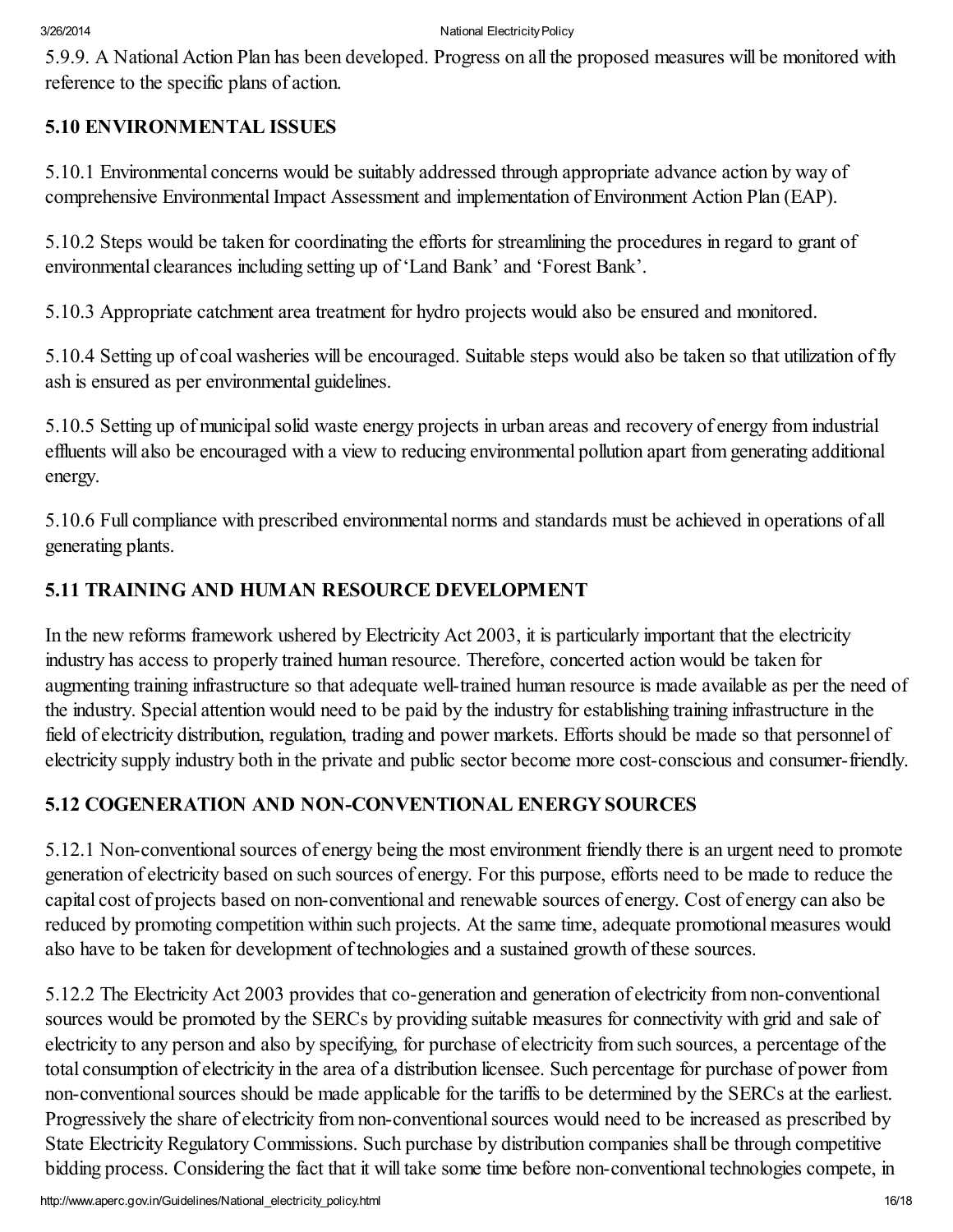terms of cost, with conventional sources, the Commission may determine an appropriate differential in prices to promote these technologies.

5.12.3 Industries in which both process heat and electricity are needed are wellsuited for cogeneration of electricity. A significant potential for cogeneration exists in the country, particularly in the sugar industry. SERCs may promote arrangements between the co-generator and the concerned distribution licensee for purchase of surplus power from such plants. Cogeneration system also needs to be encouraged in the overall interest of energy efficiency and also grid stability.

## 5.13 PROTECTION OF CONSUMER INTERESTS AND QUALITY STANDARDS

5.13.1 Appropriate Commission should regulate utilities based on pre-determined indices on quality of power supply. Parameters should include, amongst others, frequency and duration of interruption, voltage parameters, harmonics, transformer failure rates, waiting time for restoration of supply, percentage defective meters and waiting list of new connections. The Appropriate Commissions would specify expected standards of performance.

5.13.2 Reliability Index (RI) of supply of power to consumers should be indicated by the distribution licensee. A road map for declaration of RI for all cities and towns up to the District Headquarter towns as also for rural areas, should be drawn by up SERCs. The data of RI should be compiled and published by CEA.

5.13.3 It is advised that all State Commissions should formulate the guidelines regarding setting up of grievance redressal forum by the licensees as also the regulations regarding the Ombudsman and also appoint/designate the Ombudsman within six months.

5.13.4 The Central Government, the State Governments and Electricity Regulatory Commissions should facilitate capacity building of consumer groups and their effective representation before the Regulatory Commissions. This will enhance the efficacy of regulatory process.

# 6.0 COORDINATED DEVELOPMENT

6.1 Electricity being a concurrent subject, a well-coordinated approach would be necessary for development of the power sector. This is essential for the attainment of the objective of providing electricity-access to all households in next five years and providing reliable uninterrupted quality power supply to all consumers. The State Governments have a major role, particularly in creation of generation capacity, state level transmission and distribution. The Central Government would assist the States in the attainment of this objective. It would be playing a supportive role in fresh capacity addition and a major role in development of the National Grid. The State Governments need to ensure the success of reforms and restoration of financial health in distribution, which alone can enable the creation of requisite generation capacity. The Regulatory Commissions have the responsibility of ensuring that the regulatory processes facilitate the attainment of this objective. They also have a developmental role whose fulfillment would need a less formal and a consultative process.

The Electricity Act, 2003 also provides for mechanisms like "Coordination forum" and "Advisory Committees" to facilitate consultative process. The Act also requires the Regulatory Commissions to ensure transparency in exercise of their powers and in discharge of their functions. This in no way means that the Regulatory Commissions should follow formal judicial approach. In fact, quick disposal of matters would require an approach involving consultations with stakeholders.